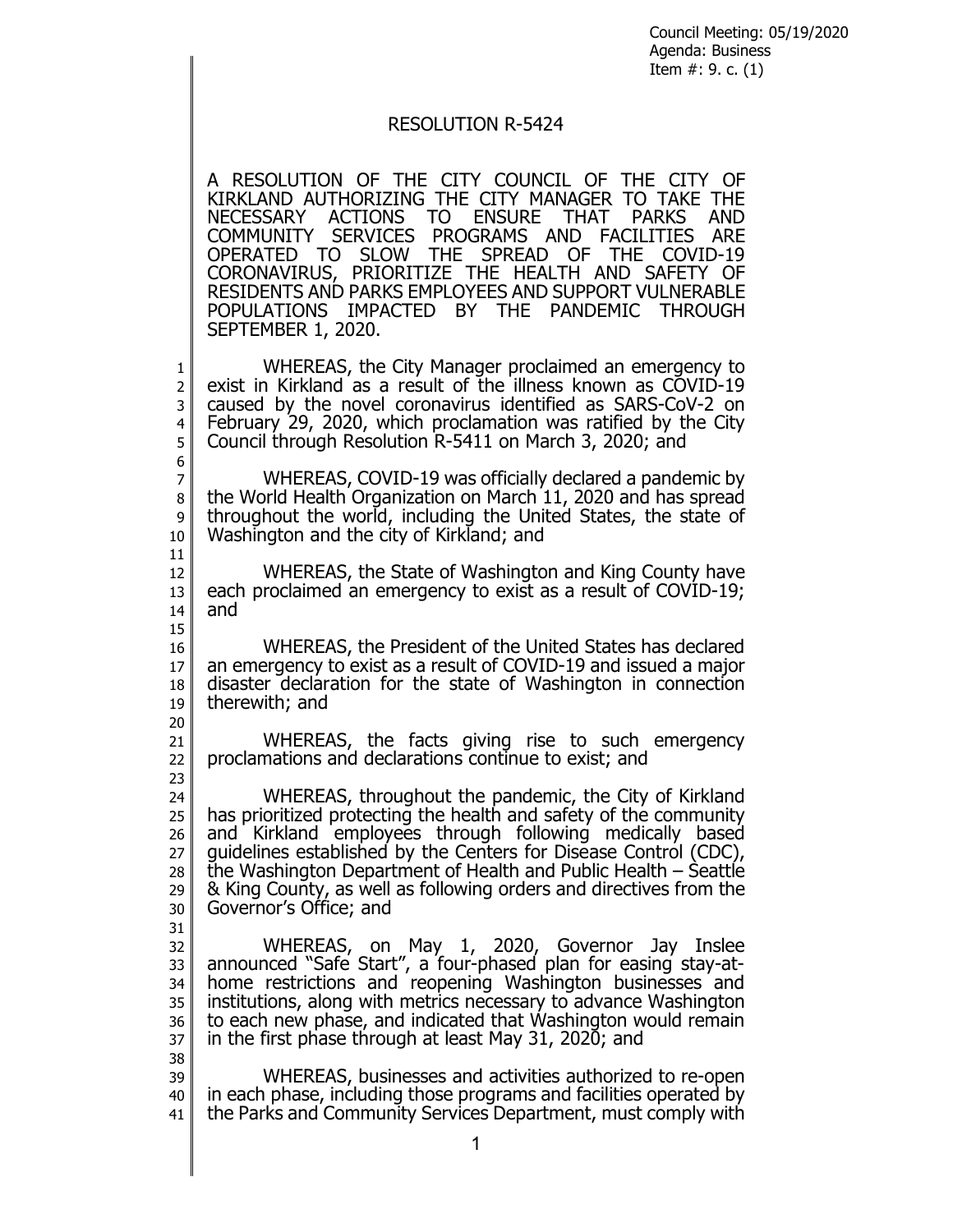42 rigorous social distancing and hygiene guidelines required by the 43 Governor's Order to help avoid the spread of COVID-19 at such<br>44 businesses and as a result of such activities: and businesses and as a result of such activities; and

45

92

46 WHEREAS, as a result of the COVID-19 impacts, Parks and<br>47 Community Services must consider a number of important, and Community Services must consider a number of important, and 48 sometimes competing, factors in connection with its decisions<br>49 about offering City summer recreation programs and services and about offering City summer recreation programs and services and 50 making facilities available during the summer of 2020, including,<br>51 among other things, the safety of the public and City staff, social 51 among other things, the safety of the public and City staff, social<br>52 distancing and hygiene guidelines provided by the CDC and public 52 distancing and hygiene guidelines provided by the CDC and public<br>53 health, work force requirements, limiting risk and liability health, work force requirements, limiting risk and liability 54 associated with certain high-risk activities, staffing limitations, 55 facilities and staff availability for human services needs during the<br>56 pandemic, the physical and mental health of the community, and 56 pandemic, the physical and mental health of the community, and steed financial resources; and reduced financial resources; and

58 59 WHEREAS, individuals in Kirkland lacking necessary food 60 and shelter, mental health and domestic violence services, and  $61$  other critical human services are among those who continue to be  $62$  most impacted by COVID-19 and in need of immediate assistance; 62 most impacted by COVID-19 and in need of immediate assistance;<br>63 and and 64

65 WHEREAS, City parks continue to receive heavy usage, 66 including user demands for City personnel to assist with an<br>67 increasing tension between amenity openings and "Stay Home, increasing tension between amenity openings and "Stay Home, 68 Stay Safe" restrictions; and 69

70 WHEREAS, re-opening remaining City park amenities such 71 as public restrooms, sports courts and playgrounds can be 72 accomplished with fewer competing considerations; and

73 74 WHEREAS, the City's recreation facilities and employees<br>75 could be made available to assist with meeting the overwhelming could be made available to assist with meeting the overwhelming 76 parks and human services demands if recreation staff and facilities  $77 \text{ cm}$  are not needed to provide 2020 summer recreation programming; and

79 80 WHEREAS, the Kirkland community is seeking information 81 and a greater degree of certainty on the parks, facilities, and City<br>82 summer recreation programs and services available for the summer recreation programs and services available for the 83 summer of 2020 so that individual families, businesses, vendors,<br>84 non-profit organizations, event providers and youth and adult 84 non-profit organizations, event providers and youth and adult  $85$  sports organizations may plan for the summer; and

86 87 WHEREAS, the pandemic has created significant job losses 88 and financial impacts on the residents and businesses of the residents and projected six nation, Washington State and Kirkland, including a projected six 90 million dollars loss of City general fund revenues through June 30,<br>91 2020 alone; and 2020 alone; and

93 WHEREAS, in response to this lost revenue, the City 94 Manager has instituted immediate budget action priorities such as<br>95 halting general fund contributions to reserves, internal service halting general fund contributions to reserves, internal service 96 funds and sinking funds; deferring fleet and technology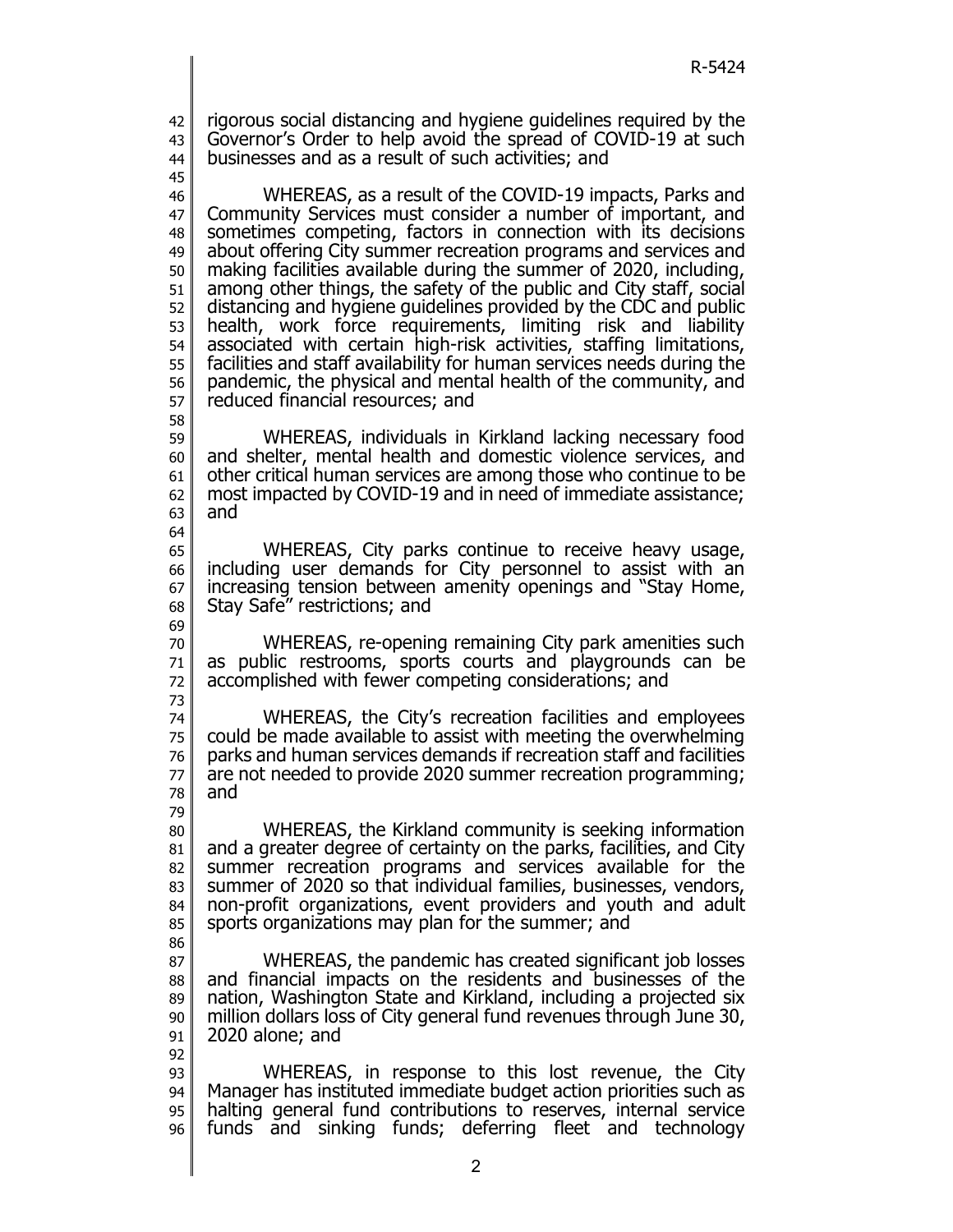purchases; halting and reprioritizing selected capital projects; freezing professional services contracts and out-of-state travel 99 and training; limiting the hiring of summer seasonal employees<br>100 for public works and parks maintenance; freezing all temporary for public works and parks maintenance; freezing all temporary vacancies and selected on-going vacancies; and partnering with  $102$  labor unions to identify further cost savings throughout the year. labor unions to identify further cost savings throughout the year. 

 NOW, THEREFORE, the City Council of the City of Kirkland do resolve as follows:

 107 Section 1. The City Council hereby authorizes the City<br>108 Manager to implement the actions identified in Sections 2 through Manager to implement the actions identified in Sections 2 through 10 below through September 1, 2020 to help reduce the spread of COVID-19 and to protect the health of Kirkland residents, visitors and private and public sector employees. The City Council 112 further authorizes the City Manager to modify these actions to respond as necessary to new or evolving information and new respond as necessary to new or evolving information and new 114 COVID-19 directives or guidelines provided by the federal, state 115 or county governments. or county governments.

 117 Section 2. Parks, trails, beachfront parks, dog parks, docks<br>118 and piers, Marina Park moorage, boat launches, the Marina Park and piers, Marina Park moorage, boat launches, the Marina Park restroom and the cemetery are currently open in compliance with Phase 1 of the Governor's "Safe Start" reopening plan and will 121 remain open throughout the summer consistent with Phase 1<br>122 quidelines. quidelines.

 Section 3. When Phase 2 of the Governor's "Safe Start" 125 | reopening plan is authorized, Parks & Community Services will reopen all public park restrooms, picnic shelters, and tennis and pickleball courts and may allow park vendors to operate in City parks.

 130 Section 4. When Phase 3 of the Governor's "Safe Start" reopening plan is authorized, Parks and Community Services will reopen all park playgrounds, park pavilions, sports courts for basketball and volleyball, and allow informal use of athletic fields. 

135 Section 5. Parks and Community Services staff will offer 136 virtual programming free of charge during the summer, including<br>137 online instructional programs, art and science events, virtual online instructional programs, art and science events, virtual community-building social, cultural and athletic events. "Pop-up" programming in parks may be implemented after Phase 3 of the Governor's "Safe Start" reopening plan is authorized. 

142 Section 6. The Peter Kirk Pool shall be closed for the 143 summer season. The Peter Kirk Community Center and the North<br>144 Kirkland Community Center shall be closed for public use through Kirkland Community Center shall be closed for public use through September 1, 2020 except to provide selected senior services and 146 support for human service needs.

 148 Section 7. All public, private and non-profit special events that use City facilities and infrastructure are cancelled through September 1, 2020. Special events may be rescheduled after September 1 if authorized by the Governor's "Safe Start"